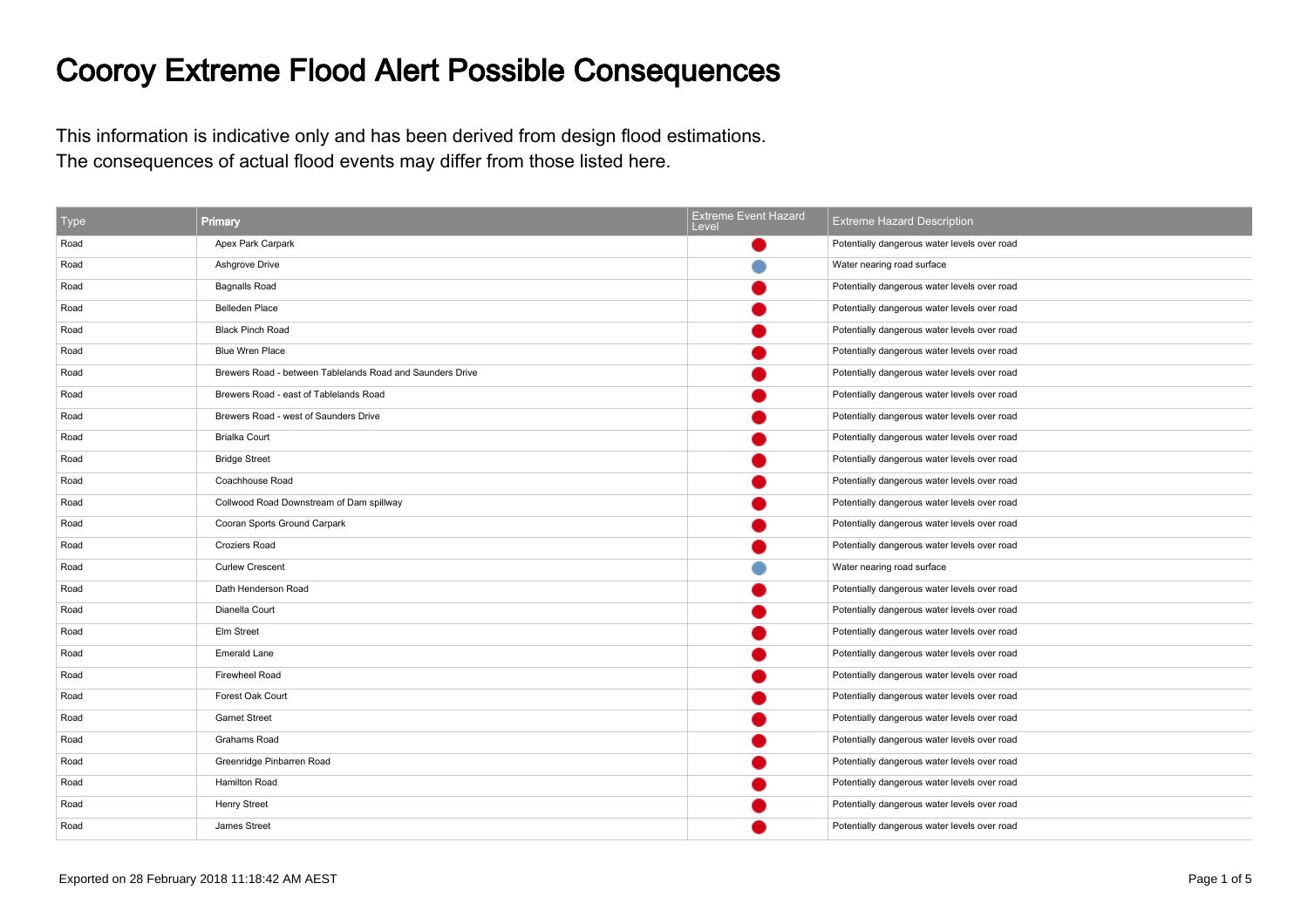| Type | Primary                                                               | <b>Extreme Event Hazard</b><br>Level | <b>Extreme Hazard Description</b>            |
|------|-----------------------------------------------------------------------|--------------------------------------|----------------------------------------------|
| Road | Kennedys Road                                                         |                                      | Potentially dangerous water levels over road |
| Road | <b>Kensington Drive</b>                                               |                                      | Potentially dangerous water levels over road |
| Road | King Street                                                           |                                      | Potentially dangerous water levels over road |
| Road | Lake Macdonald Drive - between Hamilton Rd and Forest Acres Drive     |                                      | Potentially dangerous water levels over road |
| Road | Lake Macdonald Drive - east of Elm St                                 |                                      | Potentially dangerous water levels over road |
| Road | Lake Macdonald Drive - north of Hoy Road                              |                                      | Potentially dangerous water levels over road |
| Road | Lake Macdonald Drive - south of Hamilton Road                         |                                      | Potentially dangerous water levels over road |
| Road | Lamonts Road                                                          |                                      | Potentially dangerous water levels over road |
| Road | Lenske Lane                                                           |                                      | Potentially dangerous water levels over road |
| Road | Liane Drive                                                           |                                      | Potentially dangerous water levels over road |
| Road | Louis Bazzo Drive - at Firewheel Road                                 |                                      | Possible water over road                     |
| Road | Louis Bazzo Drive - Between Stratford Park Drive and Black Pinch Road |                                      | Potentially dangerous water levels over road |
| Road | Louis Bazzo Drive - Between Stratford Park Drive and Grahams Road     |                                      | Potentially dangerous water levels over road |
| Road | Louis Bazzo Drive - East of Summit Road                               |                                      | Potentially dangerous water levels over road |
| Road | Louis Bazzo Drive - Summit Rd to Pound Rd                             |                                      | Potentially dangerous water levels over road |
| Road | Lower Mill Road                                                       |                                      | Potentially dangerous water levels over road |
| Road | Mahers Road                                                           |                                      | Potentially dangerous water levels over road |
| Road | Maple Lane                                                            |                                      | Potentially dangerous water levels over road |
| Road | Maple Street                                                          |                                      | Potentially dangerous water levels over road |
| Road | Marara Street                                                         |                                      | Potentially dangerous water levels over road |
| Road | Marblewood Court                                                      |                                      | Potentially dangerous water levels over road |
| Road | Mary River Road                                                       |                                      | Potentially dangerous water levels over road |
| Road | Mary River Road - west of Garnet St                                   |                                      | Potentially dangerous water levels over road |
| Road | Mary River Road - west of Sportsground Parade                         |                                      | Possible water over road                     |
| Road | Mccabes Road                                                          |                                      | Potentially dangerous water levels over road |
| Road | Old Coach Way                                                         |                                      | Potentially dangerous water levels over road |
| Road | Old Noosa Road                                                        |                                      | Potentially dangerous water levels over road |
| Road | Oregon Court                                                          |                                      | Possible water over road                     |
| Road | Pearsons Road                                                         |                                      | Potentially dangerous water levels over road |
| Road | Pomona Kin Kin Road                                                   |                                      | Potentially dangerous water levels over road |
| Road | Porters Road                                                          |                                      | Potentially dangerous water levels over road |
| Road | Pound Road                                                            |                                      | Potentially dangerous water levels over road |
| Road | Queen Street                                                          |                                      | Potentially dangerous water levels over road |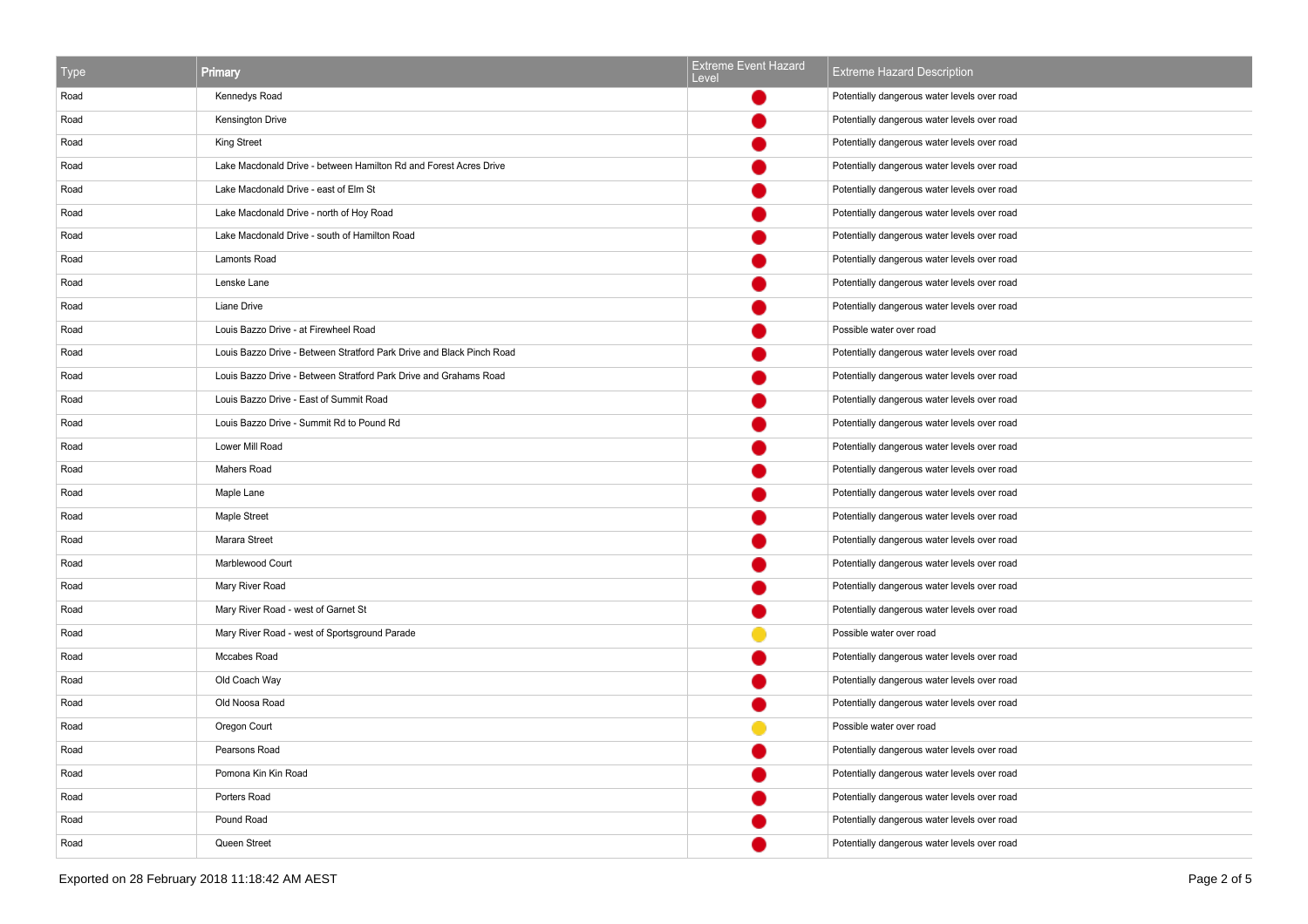| Type              | Primary                                                   | <b>Extreme Event Hazard</b><br>Level | <b>Extreme Hazard Description</b>                                      |
|-------------------|-----------------------------------------------------------|--------------------------------------|------------------------------------------------------------------------|
| Road              | Railway Road                                              |                                      | Potentially dangerous water levels over road                           |
| Road              | Ringtail Creek Road                                       |                                      | Possible water over road                                               |
| Road              | Ringtail Creek Road - Possum Lane to Porters Road         |                                      | Potentially dangerous water levels over road                           |
| Road              | Ringtail Creek Road East of Possum Lane                   |                                      | Potentially dangerous water levels over road                           |
| Road              | Ringtail Creek Road West of Porters Road                  |                                      | Potentially dangerous water levels over road                           |
| Road              | Saunders Drive                                            |                                      | Potentially dangerous water levels over road                           |
| Road              | <b>Straker Drive</b>                                      |                                      | Potentially dangerous water levels over road                           |
| Road              | Summit Road                                               |                                      | Potentially dangerous water levels over road                           |
| Road              | Swift Drive                                               |                                      | Possible water over road                                               |
| Road              | Tablelands Road - between Brewers Road and Tanderra Drive |                                      | Potentially dangerous water levels over road                           |
| Road              | Tablelands Road - between Queen St and Lenske Lane        |                                      | Potentially dangerous water levels over road                           |
| Road              | Tablelands Road - between Tanderra Drive and Lenske Lane  |                                      | Potentially dangerous water levels over road                           |
| Road              | Tablelands Road - Brewers Road intersection               |                                      | Potentially dangerous water levels over road                           |
| Road              | Tablelands Road- North of Brewers Road                    |                                      | Potentially dangerous water levels over road                           |
| Road              | <b>Tanderra Drive</b>                                     |                                      | Potentially dangerous water levels over road                           |
| Road              | Traveston Cooran Road                                     |                                      | Potentially dangerous water levels over road                           |
| Road              | <b>Wilgee Court</b>                                       |                                      | Potentially dangerous water levels over road                           |
| Road              | Willawong Place                                           |                                      | Possible water over road                                               |
| Road              | Wurli Court                                               |                                      | Potentially dangerous water levels over road                           |
| Road              | Pound Road Cnr Louis Bazzo Drive                          |                                      | Potentially dangerous water levels over road                           |
| Road              | Bruce Highway newar Straker Drive                         |                                      | Potentially dangerous water levels over road                           |
| Road              | Croziers Road newar Bazzo Road                            |                                      | Potentially dangerous water levels over road                           |
| Water Supply Pump | Collwood Road D/s of Dam spillway                         |                                      | Water supply pump station is likely to be impacted                     |
| SewerPump         | SPS-CRY001 P2 - Sewer Pump                                |                                      | Sewer pump station may be inundated. Beware of overflow contamination. |
| SewerPump         | SPS-CRY002 P1 - Sewer Pump                                |                                      | Sewer pump station may be inundated. Beware of overflow contamination. |
| SewerPump         | SPS-CRY002 P2 - Sewer Pump                                |                                      | Sewer pump station may be inundated. Beware of overflow contamination. |
| SewerPump         | SPS-CRY014 P2 - Sewer Pump                                |                                      | Sewer pump station may be inundated. Beware of overflow contamination. |
| SewerPump         | SPS-CRY014 P1 - Sewer Pump                                |                                      | Sewer pump station may be inundated. Beware of overflow contamination. |
| SewerPump         | SPS-CRY020 P1 - Sewer Pump                                |                                      | Sewer pump station may be inundated. Beware of overflow contamination. |
| SewerPump         | SPS-CRY020 P2 - Sewer Pump                                |                                      | Sewer pump station may be inundated. Beware of overflow contamination. |
| SewerPump         | SPS-CRY030 P1 - Sewer Pump                                |                                      | Sewer pump station may be inundated. Beware of overflow contamination. |
| SewerPump         | SPS-CRY030 P2 - Sewer Pump                                |                                      | Sewer pump station may be inundated. Beware of overflow contamination. |
| Electrical        | Substation Pole Site POMONA-KIN KIN RD POMONA             |                                      | Electrical substation may to isolated                                  |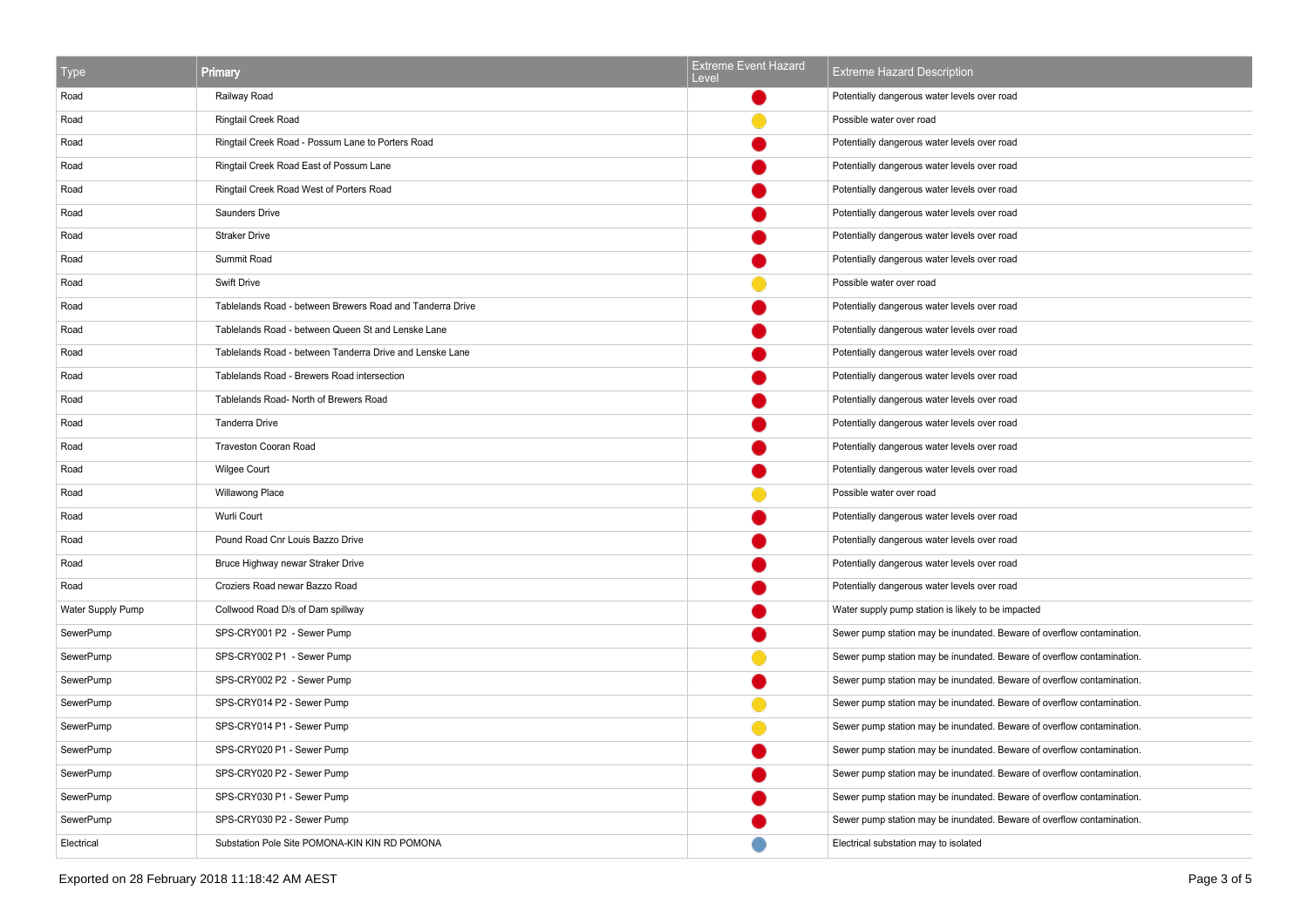| Type       | Primary                                                      | <b>Extreme Event Hazard</b><br>Level | <b>Extreme Hazard Description</b>           |
|------------|--------------------------------------------------------------|--------------------------------------|---------------------------------------------|
| Electrical | Substation Pole Site KING ST COORAN                          |                                      | Electrical substation may to isolated       |
| Electrical | High voltage switching site KING ST COORAN                   |                                      | Electrical substation likely to be impacted |
| Electrical | Substation Pole Site RAILWAY RD COORAN                       |                                      | Electrical substation may to isolated       |
| Electrical | High voltage switching site BRIDGE ST COORAN                 |                                      | Electrical substation likely to be impacted |
| Electrical | Substation Pole Site RAILWAY RD COORAN                       |                                      | Electrical substation may to isolated       |
| Electrical | Substation Pole Site TABLELANDS RD COORAN                    |                                      | Electrical substation may to isolated       |
| Electrical | High voltage switching site BRIDGE ST COORAN                 |                                      | Electrical substation likely to be impacted |
| Electrical | High voltage switching site TABLELANDS RD COORAN             |                                      | Electrical substation likely to be impacted |
| Electrical | Substation Pole Site POMONA KIN KIN RD PINBARREN             |                                      | Electrical substation may to isolated       |
| Electrical | Substation Pole Site POMONA-KIN KIN RD POMONA                |                                      | Electrical substation may to isolated       |
| Electrical | Substation Pole Site GARNET ST COOROY                        |                                      | Electrical substation may to isolated       |
| Electrical | Substation Pole Site MAPLE ST COOROY                         |                                      | Electrical substation may to isolated       |
| Electrical | Substation Pole Site MAPLE ST COOROY                         |                                      | Electrical substation may to isolated       |
| Electrical | Substation Regulation Site MARY RIVER RD COOROY              |                                      | Electrical substation potentially impacted  |
| Electrical | High voltage switching site MARY RIVER RD COOROY             |                                      | Electrical substation potentially impacted  |
| Electrical | Substation Pole Site RINGTAIL CREEK RD POMONA                |                                      | Electrical substation may to isolated       |
| Electrical | Substation Pole Site RINGTAIL CREEK RD POMONA                |                                      | Electrical substation may to isolated       |
| Electrical | Substation Pole Site RINGTAIL CREEK RD POMONA                |                                      | Electrical substation may to isolated       |
| Electrical | Substation Pole Site ROSE GUM RD COOROY                      |                                      | Electrical substation may to isolated       |
| Electrical | High voltage switching site GRAHAMS RD POMONA                |                                      | Electrical substation likely to be impacted |
| Electrical | High voltage switching site SUMMIT RD POMONA                 |                                      | Electrical substation likely to be impacted |
| Electrical | High voltage switching site LAKE MACDONALD DR LAKE MACDONALD |                                      | Electrical substation potentially impacted  |
| Electrical | Substation Pole Site LAKE MACDONALD DR LAKE MACDONALD        |                                      | Electrical substation may to isolated       |
| Electrical | High voltage switching site LAKE MACDONALD DR LAKE MACDONALD |                                      | Electrical substation likely to be impacted |
| Electrical | Bulk supply substation GRAHAMS RD POMONA                     |                                      | Electrical substation potentially impacted  |
| Electrical | Bulk supply substation GRAHAMS RD POMONA                     |                                      | Electrical substation potentially impacted  |
| Electrical | Substation Cubicle LAKE MACDONALD DR LAKE MACDONALD          |                                      | Electrical substation likely to be impacted |
| Electrical | Substation Pole Site LAKE MACDONALD DR LAKE MACDONALD        |                                      | Electrical substation may to isolated       |
| Electrical | Substation Pole Site GRAHAMS RD POMONA                       |                                      | Electrical substation may to isolated       |
| Electrical | High voltage switching site POMONA KIN KIN RD PINBARREN      |                                      | Electrical substation likely to be impacted |
| Private    | Lowset private property                                      |                                      | Private property may be impacted            |
| Club       | Cooroy Gymnastics Club                                       |                                      | Club facilities are likely to be impacted   |
| Recreation | Cooroy Cricket Oval                                          |                                      | Sport facilities are likely to be impacted  |